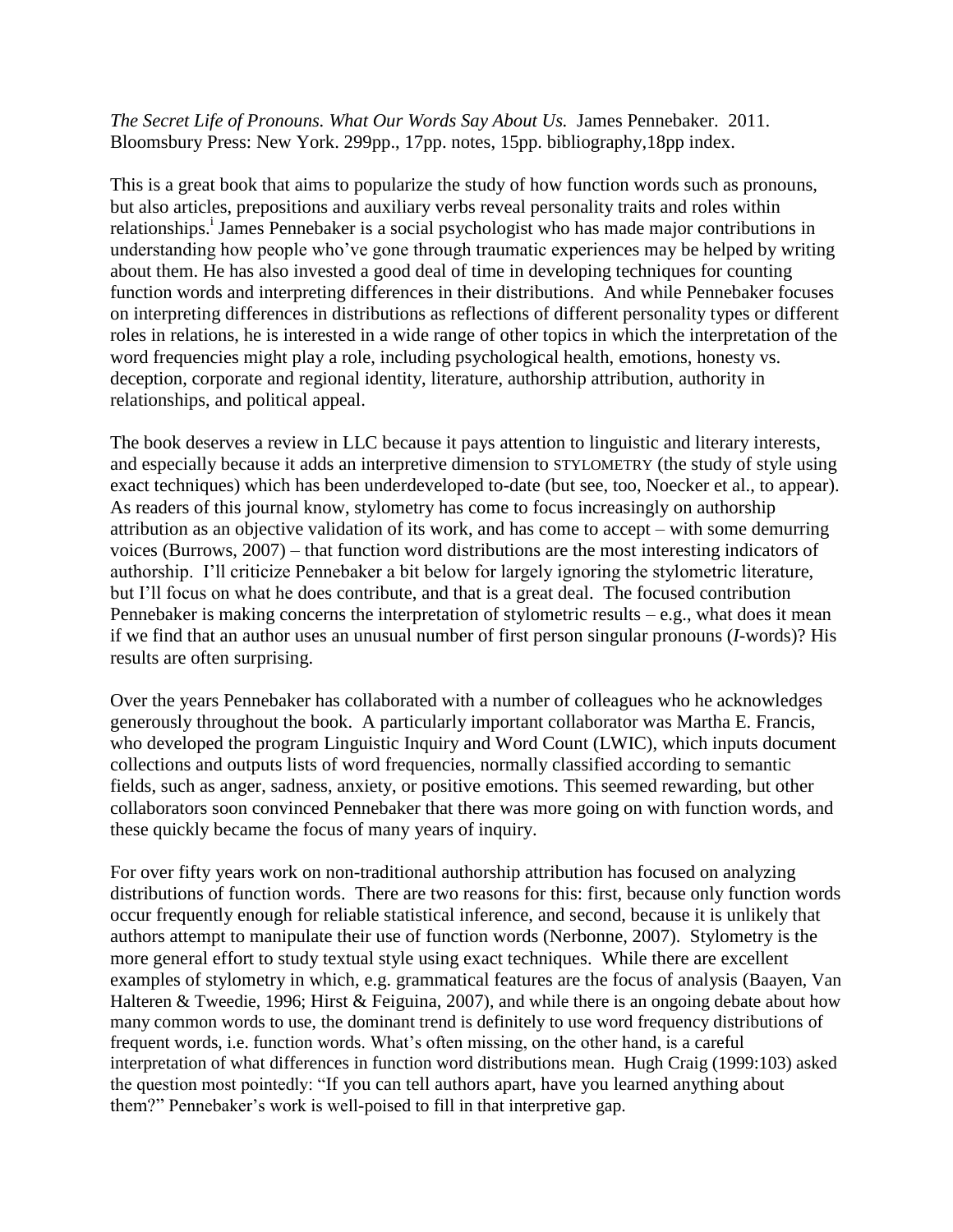For example, early in his book (Chap. 3), Pennebaker notes that women tend to use more personal pronouns, negations (e.g., *no, not,* and *never*), "certainty words" such as *always* or *absolutely*, and hedge phrases (*I think*). As a social psychologist, he elaborates on what this reveals about sex differences, even examining the lexical patterns of people undergoing sexchange operations, and testing whether masculine patterns correlate with varying testosterone levels as the people involved received hormone injections. Pennebaker also examines correlations of function word distributions with age (younger writers use the past tense more, older writers the future tense) and class (upper classes use *we* while lower classes emphasize *I*). In every case Pennebaker proceeds from speech or text from people whose properties he can gauge, so when he characterizes women's speech as involving more personal pronouns, he can back this up with statistics compiled from empirical data. It is exactly this empirically validated level of interpretation that we normally lack in stylometry.

But intriguingly, Pennebaker turns almost immediately to the question of whether (and which) authors tend to portray men and women faithfully in how function words are used. Joan Tewkesbury and Thorton Wilder do well in portraying men and women with respect to their distinct uses of function words, while Nora Ephron's and Woody Allen's characters all have feminine distributions, and Quentin Tarantino's and William Shakespeare's characters tend to show masculine distributions – including the female lead in Romeo and Juliet! Naturally, one can argue with Pennebaker's characterization. For example he doesn't mention verifying that the differences in the function word distributions he examines were the same during Shakespeare's time. But that's a quibble, compare to the enormous leap in interpretation Pennebaker is facilitating. Pennebaker and Ireland (2011) pursue this line of research in more detail.

In a chapter on detecting emotions in function words, Pennebaker not only introduces the different expressions of emotion using poetry, he goes on to devote sections to the language of suicidal poets (heavy on so-called *I*-words), and to the changes in King Lear's language as he came to realize the earlier errors he had arrogantly made. In a chapter on the language of lying a major focus is the language of the self-deceptive Ebenezer Scrooge in Dickens's *A Christmas Carol*. In a chapter on how style indicators for partners in relationships tend to approach each other, he again turns to literature, examining the poetry of Elizabeth Barrett and Robert Browning on the one hand, and that of Sylvia Plath and Ted Hughes on the other. But in contrast to most stylometric studies, Pennebaker regularly backs up the claims he makes about writers and literary characters with empirical studies of the language of depression, deception and strong emotion. His stylometry not only characterizes differences, it interprets them as well, and the interpretation is subject to empirical verification.

Pennebaker emphasizes a number of times in his book that he does not imagine that function word distributions *cause* the various correlates he studies (e.g., using positive emotion words does not improve mental health, p.14, even though the use of these words correlates with better health); instead the function words should be understood as indicators (p.14,p.102). He speculates that conversation partners are attuned to the signals the function words carry, even suggesting that mirror neurons might be involved (p.202), and noting that adaptation to conversation partners happens very quickly ('in a matter of seconds', p.225). But function words do not signal individually but rather in the aggregate (as distributions), which means that they signal weakly. In one case Pennebaker notes that Nixon used only 3.9% *I*-words in speaking with his aides, who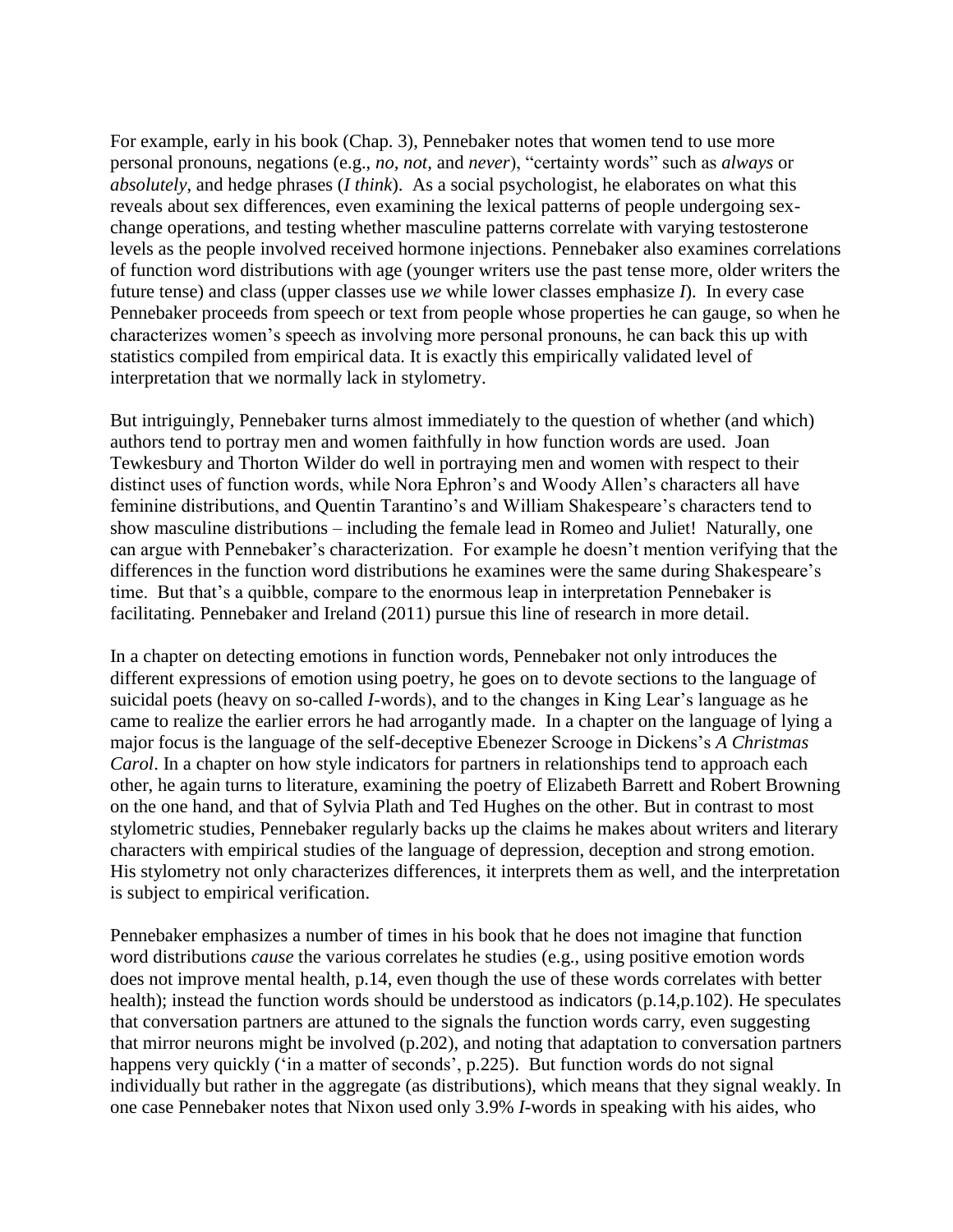used 5.4%. But for a signal involving a 1.5 % difference in frequency to be interpreted reliably, one would have to be involved in minutes of conversation, not several seconds. (A back-of-theenvelope calculation suggests that the percentage difference 1.5% would translate to two standard errors after about 400 words, or about two minutes of rapid speech. The signal just isn't available 'in seconds'.) This is probably unimportant for literary analysis, but it suggests that the psychological mechanisms influencing function word distributions may be more involved.

I've emphasized the real and potential contributions Pennebaker is making to stylometry, but I should not close without mentioning that the book is not without flaws. Some sections do not rise above banality, e.g. the first third of Chap. 9 that explains how employees who refer to their departments, divisions and companies using *we, our,* and *us* are more likely to identify with their employers and organizations. Stylometry experts may wonder how anyone could examine Jane Austen's vocabulary without so much as mentioning the Busa prize recipient, J. F. Burrows, but Pennebaker manages to compare works from different times in Austen's career (pp.65-66) without so much as a nod to Burrows's (1987) chapter on "The Changes that Time Brings". In fact the only stylometry mentioned is Mosteller and Wallace's famous authorship study (whose work he takes care to "correct", without mentioning any of the nearly 100 follow-up studies that Joe Rudman discussed at Digital Humanities 2012). And as one reads Pennebaker's forays *inter alia* into detecting psychological health, emotions, corporate and regional identity, authority in relationships, literature, authorship attribution, and political appeal – all on the basis of function word distributions, Maslow's (1966) remark is hard to repress: "[…] it is tempting, if the only tool you have is a hammer, to treat everything as if it were a nail."

## **References**

- **Baayen, H., van Halteren, H. & Tweedie, F.** (1996). Outside the cave of shadows. Using syntactic annotation to enhance authorship attribution. *Literary and Linguistic Computing* 11(3): 121-131.
- **Burrows, J.F.** (1987). *Computation into Criticism: A Study of Jane Austen's Novels and an Experiment in Method*. Oxford: Clarendon Press.
- **Burrows, J.F.** (2007). All the way through: Authorship in different frequency strata. *Literary and Linguistic Computing* 17:27-47.
- **Craig, H.** (1999). Authorial attribution and computational stylistics: If you can tell authors apart, have you learned anything about them? *Literary and Linguistic Computing* 14(1): 103- 113.
- **Hirst, G. & Feiguina, O.** (2007). Bigrams of syntactic labels for authorship discrimination of short texts. *Literary and Linguistic Computing* 22(4): 405-419.
- **Maslow, A**. (1966). *The Psychology of Science. A Reconnaissance.* New York: Harper and Row.
- **Mosteller, F., and D. L. Wallace** (1964). *Applied Bayesian and Classical Inference: The Case of* The Federalist *Papers*. New York: Springer 1984. CSLI Publications published a reprint of the second edition in 2007 with a new foreword by John Nerbonne.
- **Nerbonne, J.** (2007). The exact analysis of text. Foreword to the 3rd edition of Frederick Mosteller and David Wallace *Inference and Disputed Authorship: The Federalist Papers* CSLI: Stanford, 2007, xi-xx.